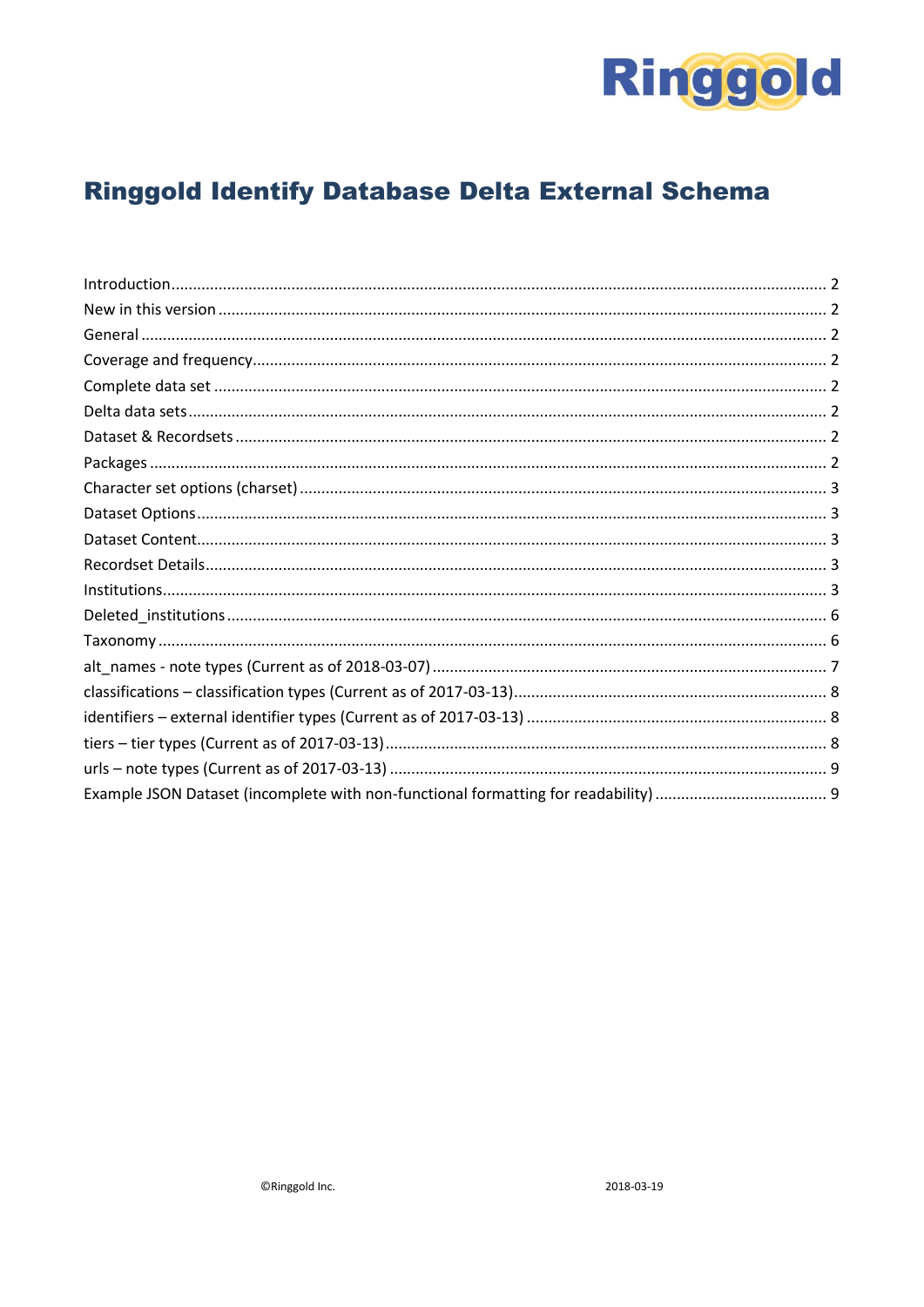

### <span id="page-1-0"></span>Introduction

This document is designed to provide customers with an overview and detail of organization data files available from Ringgold for their internal use.

#### <span id="page-1-1"></span>New in this version

- ✦ Deltas ver 2.2.0. This version uses a new document or object based record set instead of a relational database table format.
- <span id="page-1-2"></span>✦ Introduces delta update record sets.

#### General

The database consists of 3 recordsets. Instead of multiple tables of related data, the entire institution document is supplied with all related information embedded as arrays within the proper institution document.

#### <span id="page-1-3"></span>Coverage and frequency

Entire datasets and delta (or update) datasets are published weekly.

Data is delivered to our protected content delivery service (Eg ShareFile) and access is granted as needed.

### <span id="page-1-4"></span>Complete data set

All records available at the time of publication will be included.

### <span id="page-1-5"></span>Delta data sets

Consists of records added or modified during the previous weekly production cycle as indicated by the date range in the filename.

### <span id="page-1-6"></span>Dataset & Recordsets

- Dataset will contain 3 possible recordsets:
	- Institutions
	- DeletedInstitutions
	- Taxonomy
- Delta datasets will contain only records added or changed since the last date of publishing a delta.

### <span id="page-1-7"></span>Packages

All datasets will be compressed into 'zip' package files compatible with Linux zip and WinZip.

©Ringgold Inc. 2018-03-19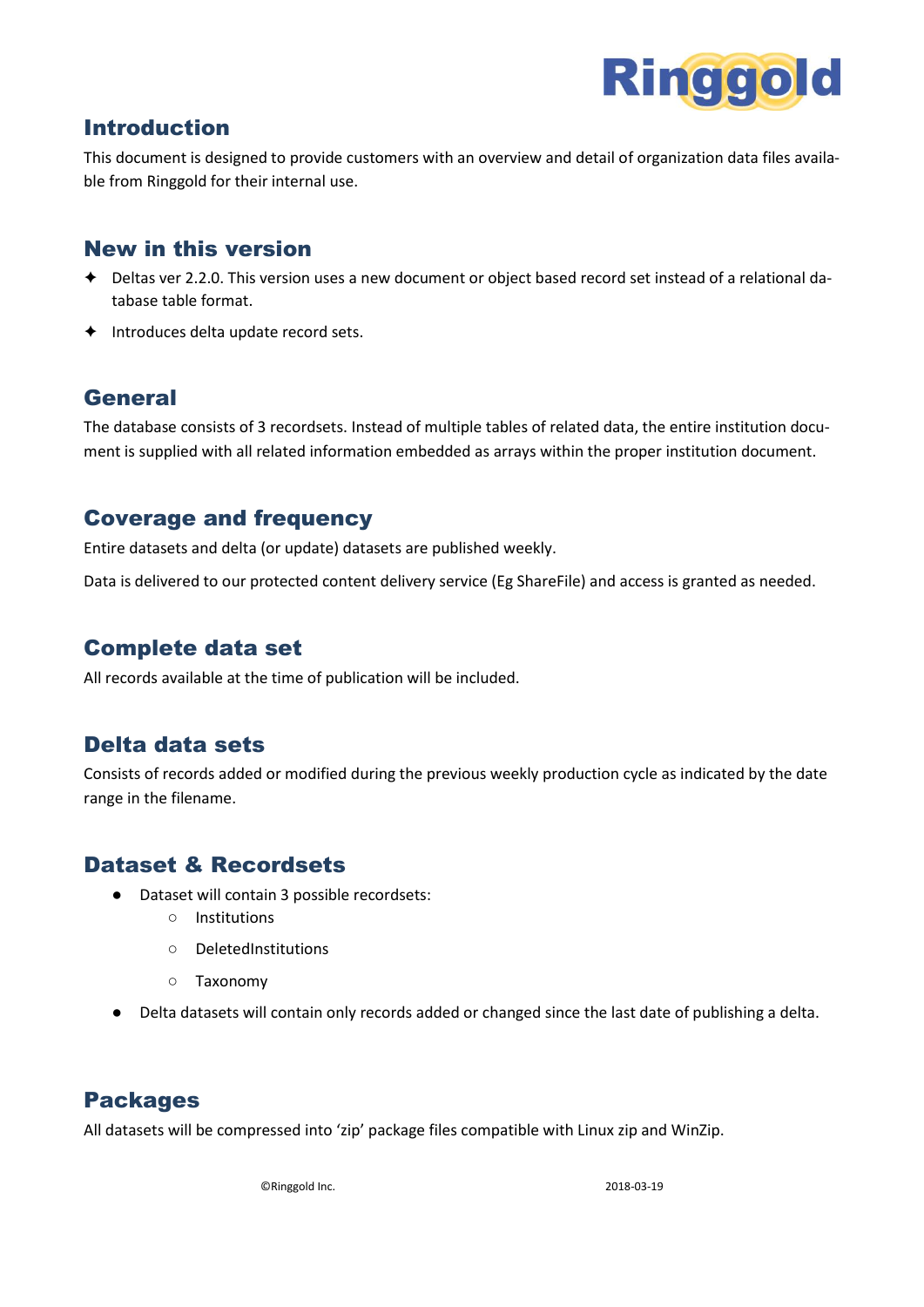

## <span id="page-2-0"></span>Character set options (charset)

● UTF-8

## <span id="page-2-1"></span>Dataset Options

- JSON JavaScript Object Notation
- XML eXtensible Markup Language

## <span id="page-2-2"></span>Dataset Content

| <b>Recordset</b>     | Content                                                                                         | <b>Notes</b>                                                                                        |
|----------------------|-------------------------------------------------------------------------------------------------|-----------------------------------------------------------------------------------------------------|
| <b>Institutions</b>  | The core table for the database. Contains<br>the Ringgold ID, name, city, country, type<br>etc. | Contains all metadata including, but not<br>limited to, alternate names, urls, classifica-<br>tions |
| Deleted institutions | Institution documents recently deleted<br>from active use.                                      | Mostly used to remove institutions from<br>the customer's active database.                          |
| Taxonomy             | A reference table (or list) of standardized ti-<br>ers and terms used in exports.               | Provides extended descriptions for terms<br>occurring in classifications, rg_tiers, types.          |

## <span id="page-2-3"></span>Recordset Details

### <span id="page-2-4"></span>**Institutions**

| <b>Element</b> | <b>Type</b> | Length | Content                                                                                                                                                                                                                     |
|----------------|-------------|--------|-----------------------------------------------------------------------------------------------------------------------------------------------------------------------------------------------------------------------------|
| ringgold_id    | int         | 11     | This is the Ringgold ID.                                                                                                                                                                                                    |
|                |             |        |                                                                                                                                                                                                                             |
| body_type      | string      | 1      | "I" for institution                                                                                                                                                                                                         |
|                |             |        | "C" for consortium                                                                                                                                                                                                          |
|                |             |        |                                                                                                                                                                                                                             |
| name           | string      | 150    | Name of the organization in the language of the country<br>where the organization is based. Other names are in the<br>alt_names collection below Diacritical characters are nor-<br>malized to non-diacritical equivalents. |
| city           | string      | 60     | City name - no diacritics.                                                                                                                                                                                                  |
| state          | string      | 25     | State/region/county/province or other admin area.                                                                                                                                                                           |
| post code      | string      | 20     | Zip or postcode.                                                                                                                                                                                                            |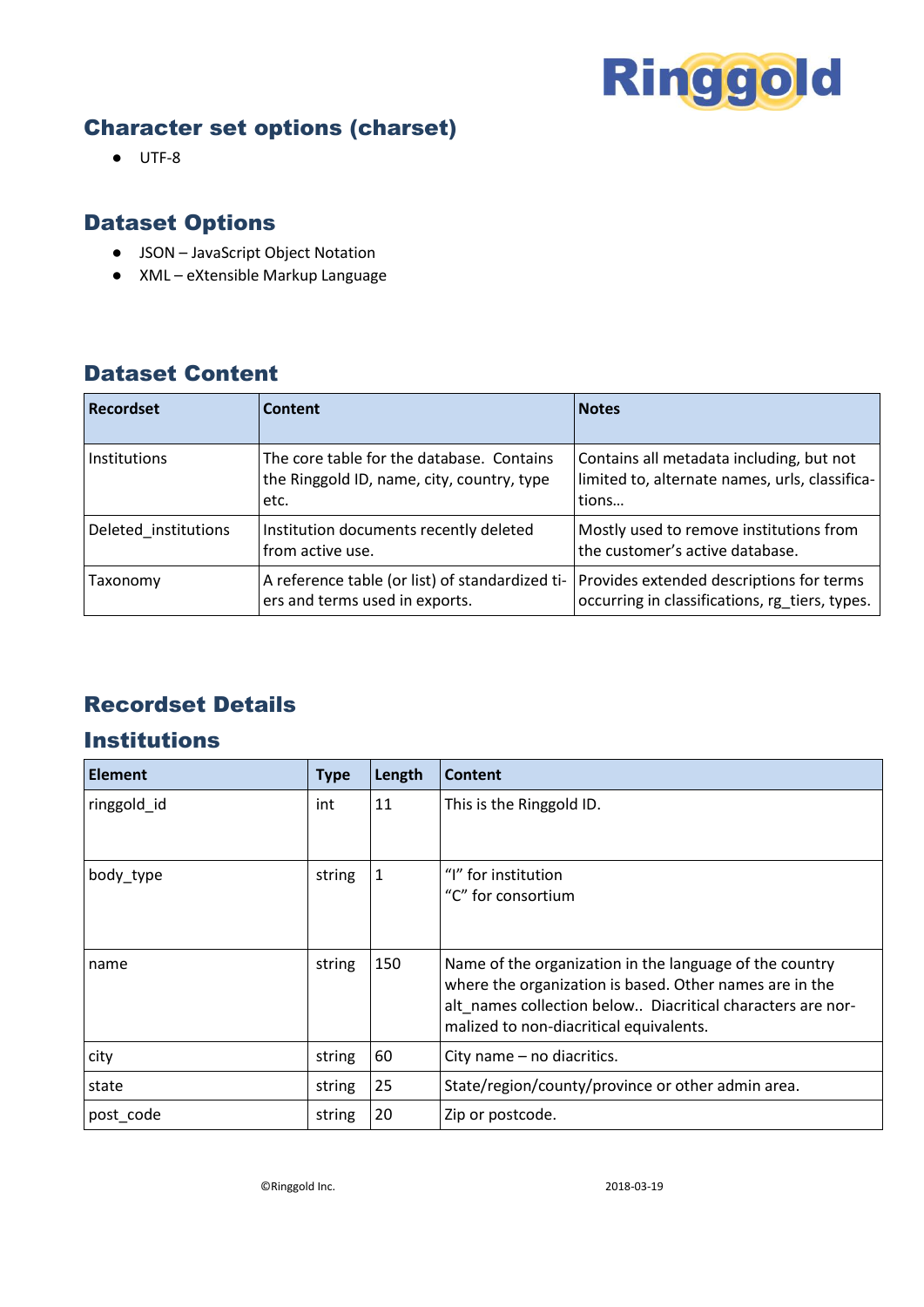

| country |                 |                    | string | 4            | ISO-3166 2 digit code.                                                                                                                                                       |
|---------|-----------------|--------------------|--------|--------------|------------------------------------------------------------------------------------------------------------------------------------------------------------------------------|
| type    |                 |                    | string | 50           | One of a set of codes used to characterize the activity of any<br>organization e.g. academic/medsch for a teaching hospital.<br>See current types table for possible values. |
|         | timestamp       |                    | string | 19           | YYYY-mm-dd hh:ii:ss                                                                                                                                                          |
|         | parent_ids      |                    | array  |              | 0-999 elements (elts)                                                                                                                                                        |
|         |                 | parent_ringgold_id | int    | 11           |                                                                                                                                                                              |
|         |                 | relationship       | string | 20           | admin or library                                                                                                                                                             |
|         | number          |                    | int    | $\mathbf{1}$ | 0 for single parent in relationship or 1 for multiple parents                                                                                                                |
|         | alt_names       |                    | array  |              | 0-999 elts                                                                                                                                                                   |
|         | name            |                    | string | 150          |                                                                                                                                                                              |
|         | city            |                    | string | 60           |                                                                                                                                                                              |
|         | state           |                    | string | 25           |                                                                                                                                                                              |
|         |                 | postCode           | string | 20           |                                                                                                                                                                              |
|         | country         |                    | string | 4            |                                                                                                                                                                              |
|         | language        |                    | string | 35           |                                                                                                                                                                              |
|         |                 | alt_name_type      | string | 100          |                                                                                                                                                                              |
|         | classifications |                    | array  |              | 0-9 elts (optional)                                                                                                                                                          |
|         |                 | activity_status    | string | 65k          |                                                                                                                                                                              |
|         |                 | economic_model     | string | 65k          |                                                                                                                                                                              |
|         |                 | governance         | array  |              | 0-2 elts                                                                                                                                                                     |
|         |                 | value              | string | 65k          |                                                                                                                                                                              |
|         | level           |                    | string | 65k          |                                                                                                                                                                              |
|         | mission         |                    | array  |              | 0-999 elts                                                                                                                                                                   |
|         |                 | value              | string | 65k          |                                                                                                                                                                              |
|         |                 | number_of_sites    | string | 65k          |                                                                                                                                                                              |
|         |                 | self_description   | array  |              | 0-999 elts                                                                                                                                                                   |
|         |                 | value              | string | 65k          |                                                                                                                                                                              |
|         | reach           |                    | string | 65k          |                                                                                                                                                                              |
|         | subjects        |                    | array  |              | 0-999 elts                                                                                                                                                                   |
|         |                 | value              | string | 65k          |                                                                                                                                                                              |
|         |                 | consortia_members  | array  |              | 0-999 elts                                                                                                                                                                   |
|         |                 | member_ringgold_id | int    | 11           |                                                                                                                                                                              |
|         |                 | member_name        | string | 230          |                                                                                                                                                                              |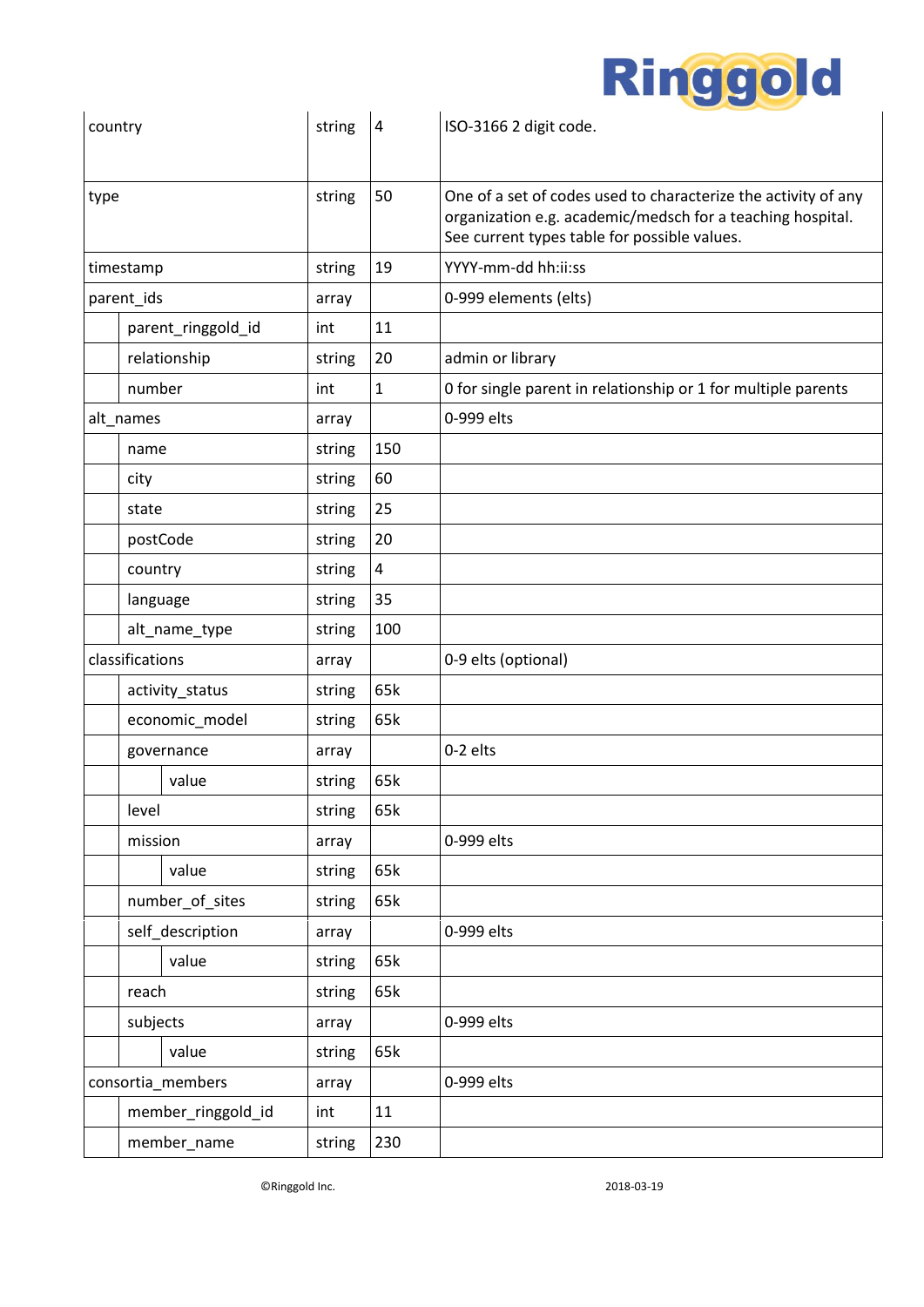

|       | identifiers          | array  |     | 0-5 elts                                    |
|-------|----------------------|--------|-----|---------------------------------------------|
|       | athens               | string | 255 |                                             |
|       | ofr                  | string | 255 |                                             |
|       | isni                 | string | 255 |                                             |
|       | iped                 | string | 255 |                                             |
|       | nacs                 | string | 255 |                                             |
|       | nces                 | string | 255 |                                             |
| ips   |                      | array  |     | 0-999 elts (optional for an additional fee) |
|       | ip                   | string | 255 |                                             |
|       | ip_low               | string | 15  |                                             |
|       | ip_high              | string | 15  |                                             |
|       | ip_int_low           | int    | 11  |                                             |
|       | ip_int_high          | int    | 11  |                                             |
| sizes |                      | array  |     | 0-7 elts                                    |
|       | beds                 | int    | 11  |                                             |
|       | doctors              | int    | 11  |                                             |
|       | hospitals            | int    | 11  |                                             |
|       | libraries            | int    | 11  |                                             |
|       | schools              | int    | 11  |                                             |
|       | size                 | int    | 11  |                                             |
|       | staff                | int    | 11  |                                             |
| tiers |                      | array  |     | 0-9 elts                                    |
|       | carnegie-basic2005   | string | 255 |                                             |
|       | carnegie-basic2010   | string | 255 |                                             |
|       | carnegie-basic2015   | string | 255 |                                             |
|       | carnegie-sizeset2005 | string | 255 |                                             |
|       | carnegie-sizeset2010 | string | 255 |                                             |
|       | carnegie-sizeset2015 | string | 255 |                                             |
|       | jisc                 | string | 255 |                                             |
|       | rg_tier              | string | 255 |                                             |
|       | sfj                  | string | 255 |                                             |
| urls  |                      | array  |     | 0-999 elts                                  |
|       | url                  | string | 255 |                                             |
|       | url_type             | string | 255 |                                             |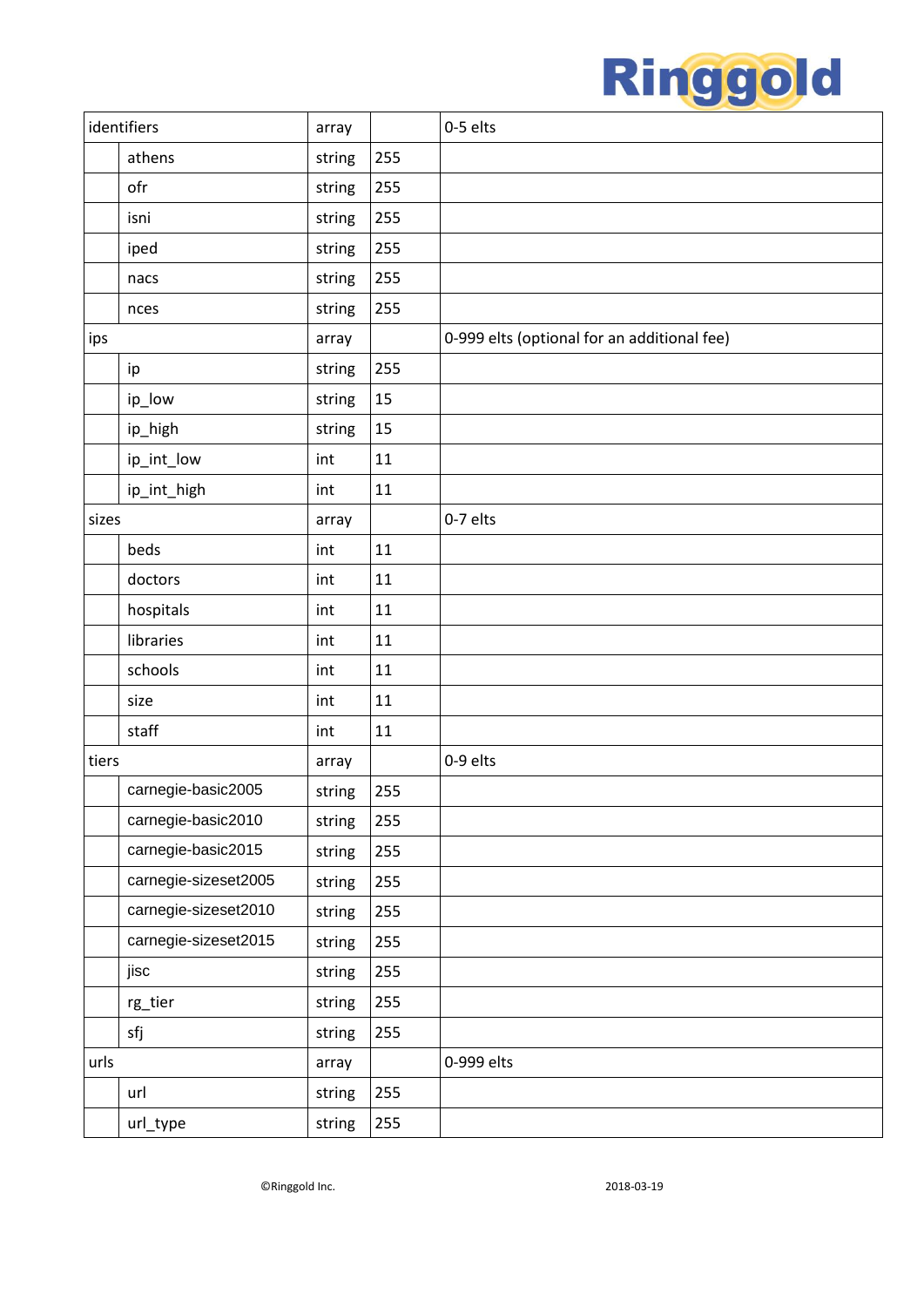

## <span id="page-5-0"></span>Deleted\_institutions

| <b>Element</b>  | <b>Type</b> | Length | Content                                                                                                 |
|-----------------|-------------|--------|---------------------------------------------------------------------------------------------------------|
| ringgold_id     | int         | 11     |                                                                                                         |
| new_ringgold_id | int         | 11     | most appropriate ringgold_id in hierarchy to assign to custom-<br>ers linked to the deleted ringgold_id |
| details         | string      | 100    | Contains the reason for deletion                                                                        |
| timestamp       | string      | 19     | YYYY-mm-dd hh:ii:ss                                                                                     |

## <span id="page-5-1"></span>**Taxonomy**

| <b>Element</b> | <b>Type</b> | Length | Content             |
|----------------|-------------|--------|---------------------|
| vocabulary     | string      | 255    |                     |
| name           | string      | 255    |                     |
| description    | string      | 1024   |                     |
| timestamp      | string      | 19     | YYYY-mm-dd hh:ii:ss |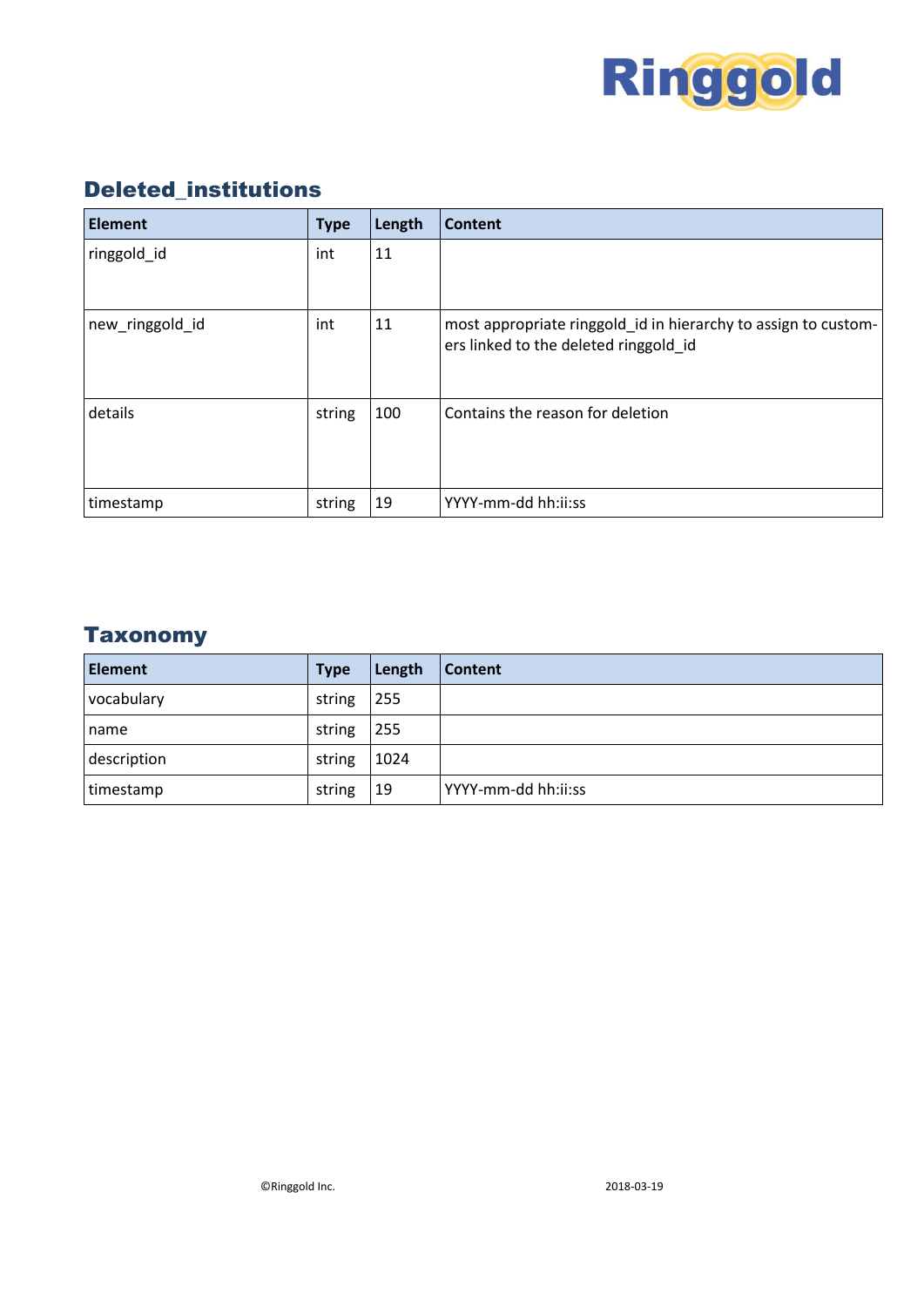

<span id="page-6-0"></span>

| <b>Note</b> | Description                                   |
|-------------|-----------------------------------------------|
| AB          | Abbreviation                                  |
| AB TL       | Abbreviation of the transliterated name       |
| AB TR       | Abbreviation of translated name into English  |
| AC          | Acronym                                       |
| AC FN       | Acronym of former name                        |
| AC TL       | Acronym of the transliterated name            |
| AC TR       | Acronym of translated name in English         |
| AK          | A/K/A (also known as)                         |
| AK FN       | A/K/A (also known as) of former name          |
| AK TL       | A/K/A (also known as) of transliterated name  |
| AK TR       | A/K/A (also known as) translated into English |
| AQ          | Acquired (with year if known)                 |
| CS          | Ceased (with year if known)                   |
| DN          | Diacritic name                                |
| <b>FN</b>   | Former name                                   |
| FN until    | Former name( until YYYY if known)             |
| MG          | Merged (with year if known)                   |
| TL          | <b>Transliterated name</b>                    |
| <b>TLFN</b> | Transliterated former name                    |
| <b>TR</b>   | Translated name in English                    |
| TR FN       | Former name translated into English           |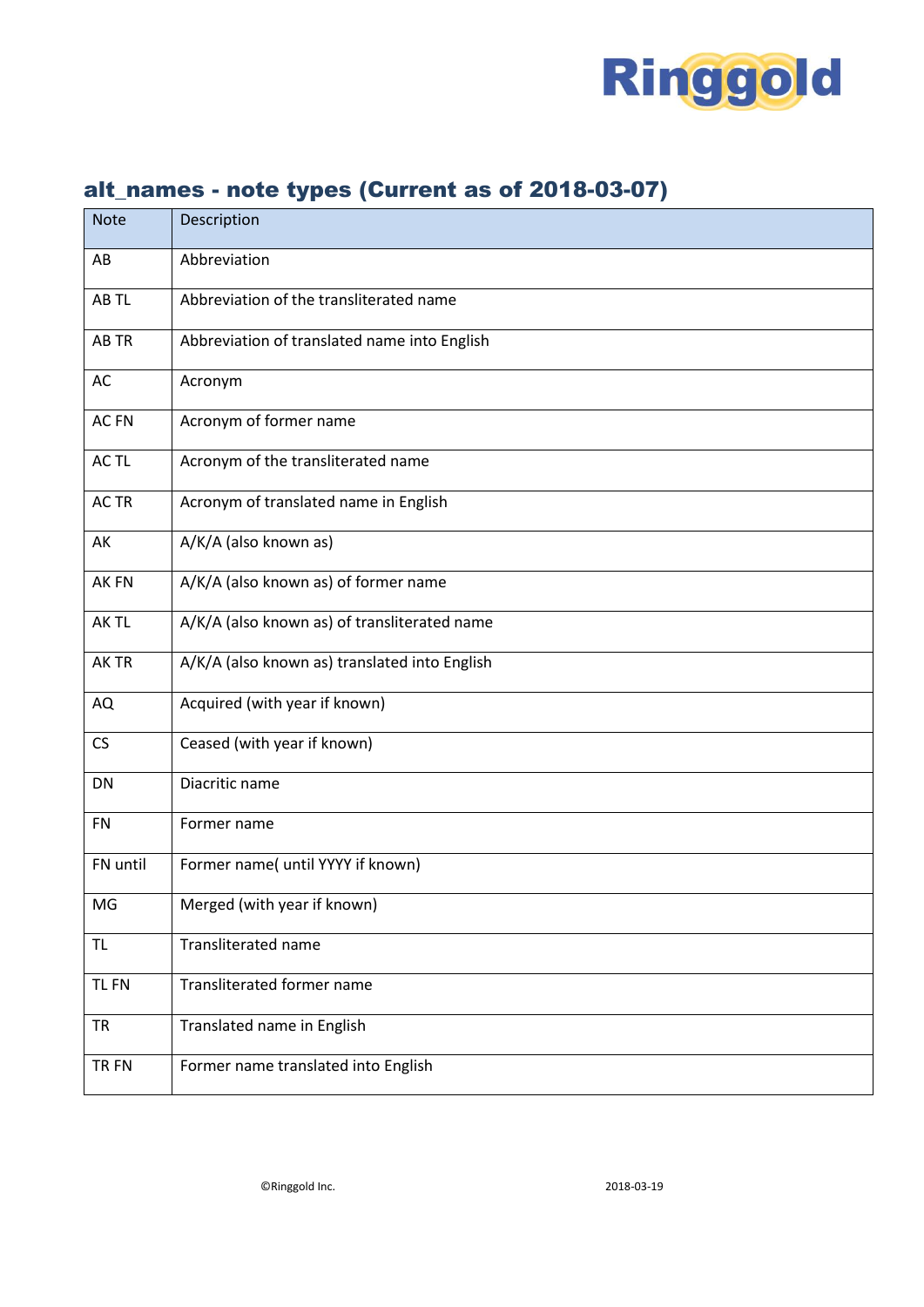

## <span id="page-7-0"></span>classifications – classification types (Current as of 2017-03-13)

| Classification   | Description                                                                                           |
|------------------|-------------------------------------------------------------------------------------------------------|
| activity_status  | Status of the organization's operation                                                                |
| economic_model   | The economic aim of the organization                                                                  |
| governance       | The way the organization is managed, by whom and for whom                                             |
| level            | Place of organization in the fixed facet hierarchy                                                    |
| mission          | What the organization does, is trying to achieve, what are its reasons for existing and<br>purposes   |
| number of sites  | Whether the organization has one single site or multiple sites                                        |
| self_description | A label used by the organization to describe itself                                                   |
| reach            | The reach of the organization in terms of its locations and services to its audience and<br>customers |
| subjects         | Areas the organization is involved in                                                                 |

## <span id="page-7-1"></span>identifiers – external identifier types (Current as of 2017-03-13)

| Identifier    | Description                                                                        |
|---------------|------------------------------------------------------------------------------------|
| <b>ATHENS</b> | Athens Identifier (see: http://www.openathens.net)                                 |
| <b>OFR</b>    | (see: https://www.crossref.org/services/funder-registry/)                          |
| <b>ISNI</b>   | International Standard Name Identifier (see: http://www.isni.org) (when available) |
| <b>IPED</b>   | Integrated Post-Secondary Education Data System (see: http://nces.ed.gov/ipeds)    |
| <b>NACS</b>   | http://www.datadictionary.nhs.uk/version2/web site content/pages/codes/adminis-    |
|               | trative codes/administrative codes.asp                                             |
| <b>NCES</b>   | National Center for Educational Statistics (see: http://nces.ed.gov)               |

## <span id="page-7-2"></span>tiers – tier types (Current as of 2017-03-13)

| Tier Type | Description |
|-----------|-------------|
|           |             |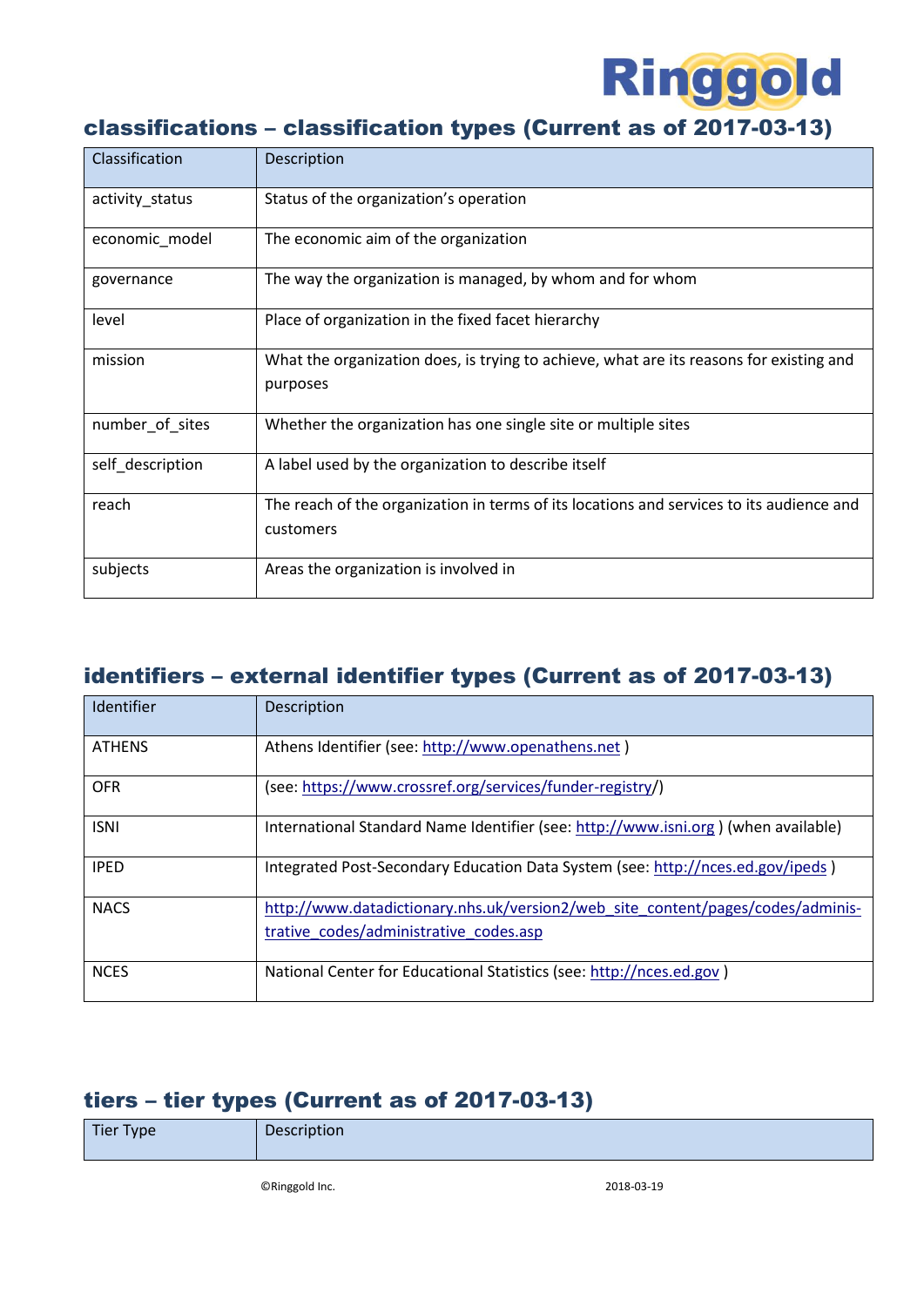

| Carnegie-BASIC2005   | 2005 Basic Classification - Carnegie classifications                       |
|----------------------|----------------------------------------------------------------------------|
|                      |                                                                            |
|                      | (see http://carnegieclassifications.iu.edu/)                               |
|                      |                                                                            |
| Carnegie-BASIC2010   | 2010 Basic Classification                                                  |
|                      |                                                                            |
| Carnegie-BASIC2015   | 2015 Basic Classification                                                  |
|                      |                                                                            |
| Carnegie-SizeSet2005 | 2005 Size and Setting Classification                                       |
|                      |                                                                            |
| Carnegie-SizeSet2010 | 2010 Size and Setting Classification                                       |
|                      |                                                                            |
| Carnegie-SizeSet2015 | 2015 Size and Setting Classification                                       |
|                      |                                                                            |
| <b>JISC</b>          | Joint Information Systems Committee band (UK)                              |
|                      |                                                                            |
|                      | (see http://www.jisc-collections.ac.uk/Help-and-information/JISC-Banding/) |
|                      |                                                                            |
| <b>RGT</b>           | Ringgold tier                                                              |
|                      |                                                                            |
| <b>SFJ</b>           | Shop for Journals pricing tier (Highwire press)                            |
|                      |                                                                            |
|                      | (see http://highwire.stanford.edu/tfocis/)                                 |
|                      |                                                                            |

## <span id="page-8-0"></span>urls – note types (Current as of 2017-03-13)

| Note      | Description                |
|-----------|----------------------------|
| AS        | Alternative site           |
| ES        | Email site                 |
| <b>FS</b> | Former site                |
| GS        | Graduate site (Japan only) |
| PD        | Primary domain             |

# <span id="page-8-1"></span>Example JSON Dataset (incomplete with non-functional formatting for readability)

"institutions":[

{

©Ringgold Inc. 2018-03-19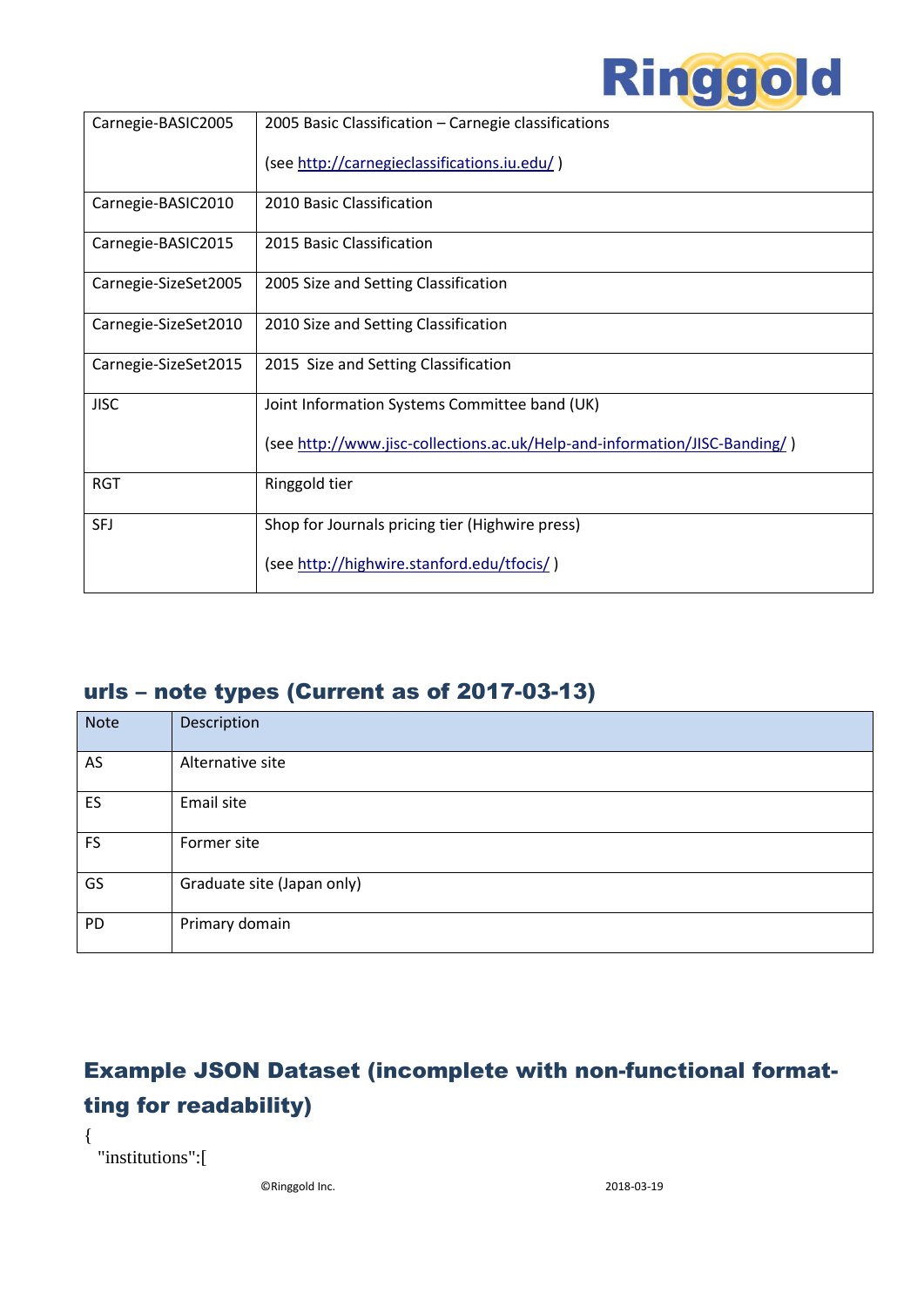

```
"ringgold_id":1812,
"body_type":"I", "name":"Harvard University",
"city":"Boston",
"state":"MA",
"country":"US",
"type":"academic",
"timestamp":"2016
-06
-15 12:00:00",
"status":"reviewed",
"alt_names":[ 
],
"parent_ids":[ 
  { 
    "parent_ringgold_id":2500
,
   "relationship":"admin",
    "number":1
  },
  { 
    "parent_ringgold_id":2505
,
    "relationship":"admin",
   "number":1
  }
],
"classifications":[ 
],
"consortia_members":[ 
],
"identifiers":[ 
],
"ips":[ 
],
"notes":[ 
],
"sizes":[ 
],
"tiers":[ 
],
"urls":[ 
  { 
    "url_type":"PD",
```
{

©Ringgold Inc.